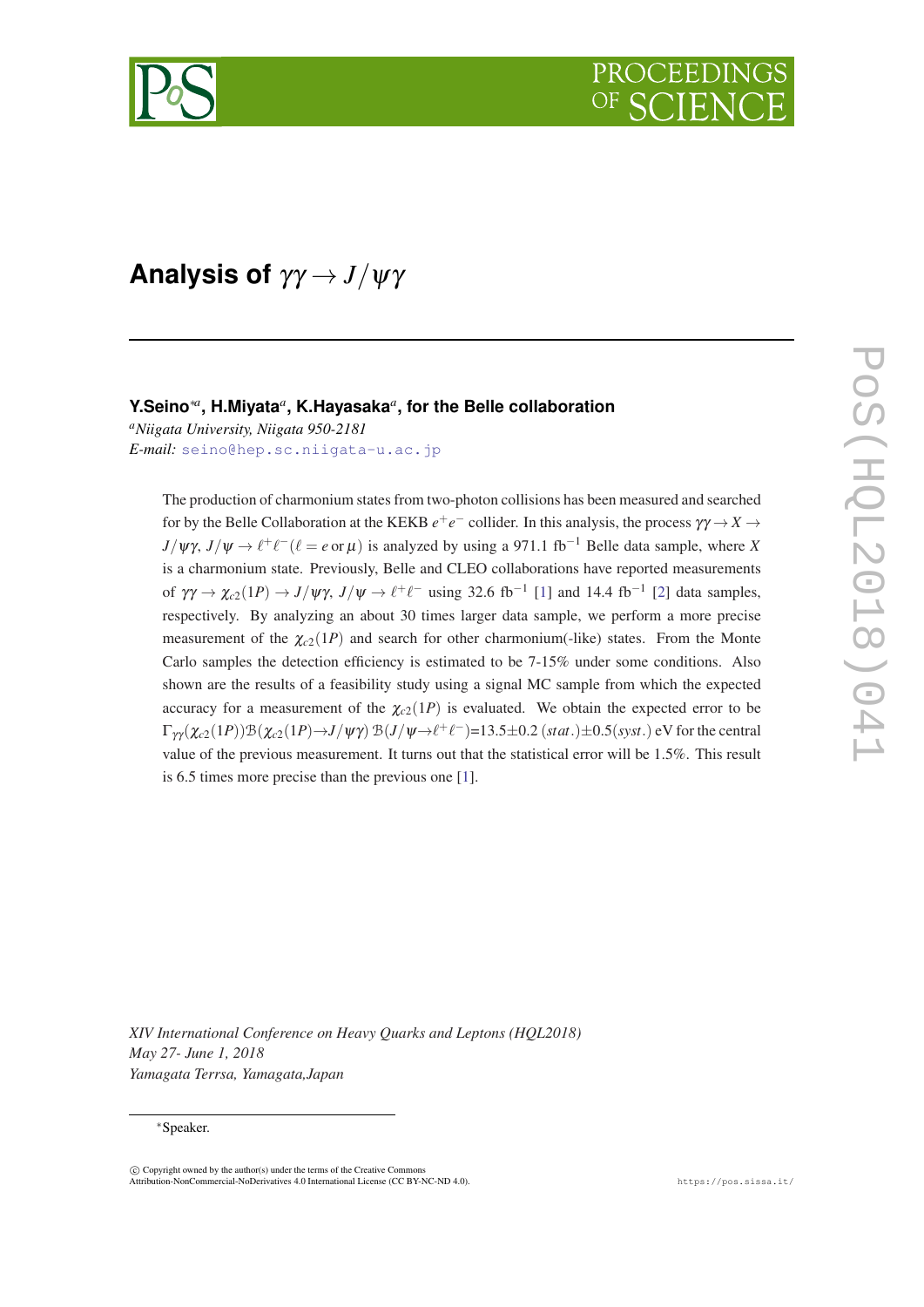#### 1. Introduction

Two-photon decay widths  $(\Gamma_{\gamma\gamma})$  provide important information for testing models describing quark-antiquark interactions. In particular, it is important to measure the two-photon decay widths of a *P*-wave charmonium, which is close to the boundary between perturbative and nonperturbative quantum chromodynamics (QCD). Various theoretical models predict the value of  $\Gamma_{\gamma\gamma}(\chi_{c2}(1P))$ to be within the range 0.28-0.93 keV [\[3\]](#page-4-0). The precise measurement will help to improve our understanding of quarkonium.

We analyze the channel of  $\gamma\gamma \to X \to J/\psi\gamma$ ,  $J/\psi \to \ell^+ \ell^-$  ( $\ell = e$  or  $\mu$ ), where *X* is a char-monium state. In the previous Belle research [\[1\]](#page-4-0),  $\gamma\gamma \to \chi_{c2}(1P) \to J/\psi\gamma$  was analyzed based on a 32.6 fb<sup>-1</sup> data sample. Here we will perform a more precise measurement of  $\Gamma_{\gamma\gamma}(\chi_{c2}(1P))$ , search for and measure some other charmonium(-like) states by analyzing an about 30 times larger data sample.

In this paper, we estimate the detection efficiency under some conditions and perform the fitter test using Monte Carlo (MC) samples to perform a feasibility study.

### 2. Belle Experiment

The experimental data sample was accumulated by the Belle detector [\[4,](#page-4-0) [5](#page-4-0)] at the asymmetricenergy KEKB  $e^+e^-$  collider [[6](#page-4-0), [7](#page-4-0)]. This analysis will use the almost full Belle data sample (971.1)  $fb^{-1}$ ).

The Belle detector consists of various subsystems: a silicon vertex detector (SVD), a central drift chamber (CDC), aerogel threshold Cherenkov counters (ACC), time-of-flight scintillation counters (TOF), and an electromagnetic calorimeter comprising CsI(Tl) crystals (ECL) are arranged inside a superconducting solenoid coil that provides a 1.5 T magnetic field while an iron flux-return yoke is arranged outside the coil to detect  $K_L^0$  mesons and identify muons.

# 3. MC Study

#### 3.1 Behavior of detection efficiency for some conditions

We use the TREPS MC code [[8](#page-4-0)] for event generation of two-photon processes. To estimate the detection efficiency for different angular distributions and masses of charmonia, Monte Carlo (MC) samples of  $\gamma\gamma \to X$  (assumed charmonium state)  $\to J/\psi\gamma$ ,  $J/\psi \to \ell^+ \ell^- (\ell = e \text{ or } \mu)$  are generated.

The following selection criteria for  $\gamma \gamma \rightarrow X \rightarrow J/\psi \gamma$  are adopted. (1) There are only two oppositely charged tracks, where both tracks satisfy the condition in the laboratory frame: −0.47 ≤  $\cos\theta \le 0.82$ , with  $\theta$  the polar angle;  $|dz| \le 3$  cm,  $|dr| \le 1$  cm, with dz, dr the impact parameters relative to the beam interaction point(IP) along the z axis and the transverse plane, respectively;  $|\Delta dz|$  ≤ 1 cm, with  $\Delta dz$  the difference between the *dz*'s of the two tracks; *p<sub>t</sub>* ≥ 0.4 GeV/*c*;  $|\boldsymbol{p}_{+-}|$  < 6 GeV/*c*,  $1.5 \n≤ M_{+-} \n≤ 4.5$  GeV/ $c^2$ , with  $|p_{+-}|$  and  $M_{+-}$  the scalar sum of the momenta and the invariant mass of the two charged tracks. (2) The opening angle  $(\alpha)$  of the two tracks satisfies cos $\alpha > -0.997$ . (3) There is only one cluster in the ECL with an energy  $E<sub>\gamma</sub> \ge 0.2$  GeV at the condition that the cluster is isolated from the nearest charged track by an angle greater than 18°. (4) The total energy deposited in the ECL is less than 6 GeV. (5) For rejection of the ISR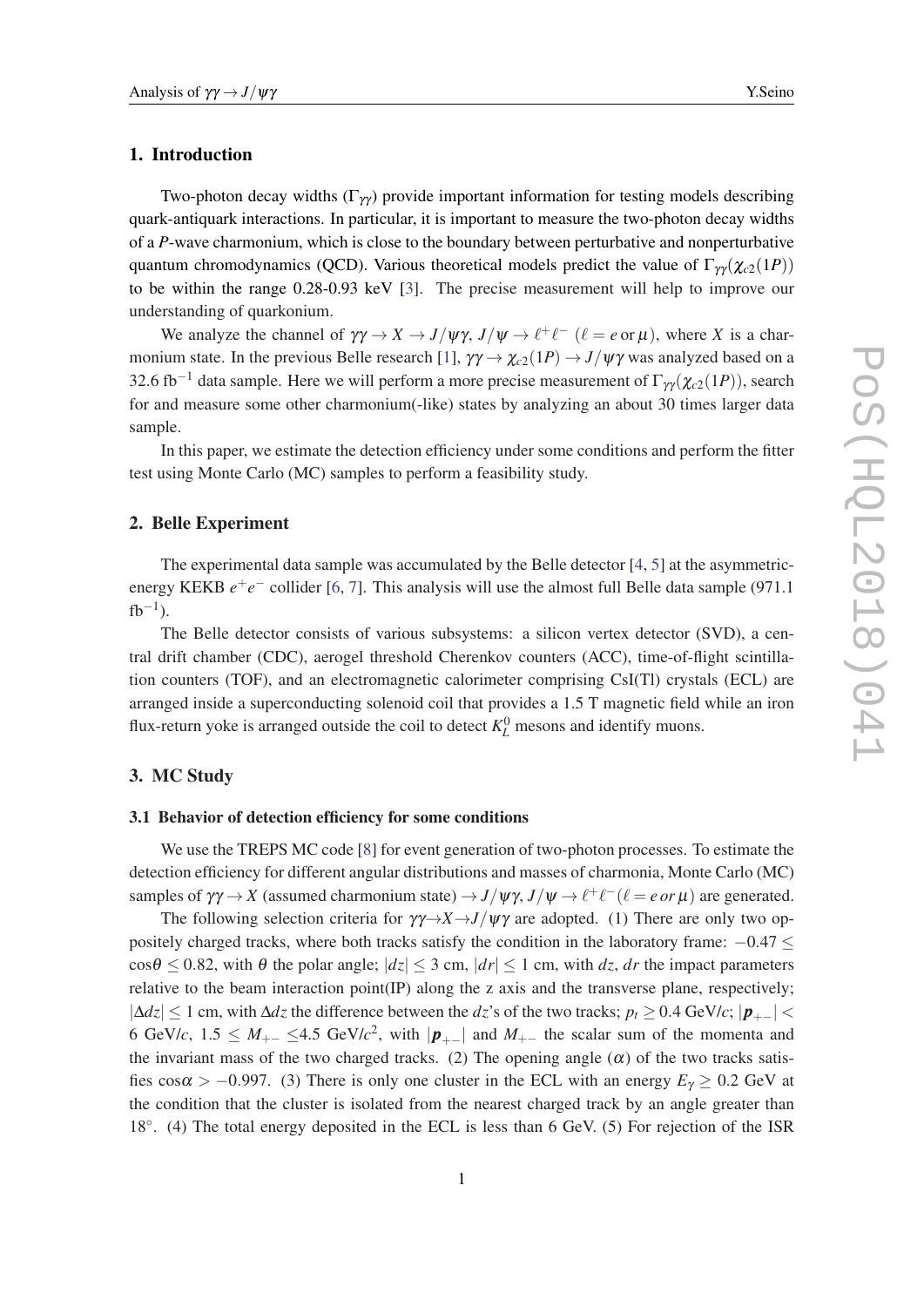<span id="page-2-0"></span>(Initial-State Radiation) process, the square of the recoil mass,  $M_{\text{rec}}^2 = (E_{\text{beam}}^* - E_{+-}^*)^2 - |\mathbf{p}_{+-}^*|^2$ , is larger than 5.0 GeV<sup>2</sup>/ $c^4$ , where  $E_{\text{beam}}^*$ ,  $E_{+-}^*$  and  $|\mathbf{p}_{+-}^*|$  are the beam energy, the sum of the energy and the scalar sum of the momenta of two charged tracks in the c.m. frame of the  $e^+e^$ beams. (6) The absolute value of the total transverse momentum in the c.m. frame of the  $e^+e^$ beams,  $|\mathbf{p}_t^{*}$ <sup>tot</sup> $| = |\mathbf{p}_t^{*+} + \mathbf{p}_t^{*+} + \mathbf{p}_t^{*}$  is less than 0.15 GeV/*c*, and the absolute value of the sum of the transverse momenta of two charged tracks,  $|p_t^{*+} + p_t^{*-}|$ , is larger than 0.1 GeV/*c*, where  $p_t^{*+}$ , *p*<sup>\*–</sup> and *p*<sup>\*γ</sup> are the transverse momentum of the positive track, the negative track and the photon, respectively. (7) For electron pairs, both tracks are required to have  $E/p \ge 0.8$ , where *E* is the energy deposit on ECL, and *p* is the momentum measured by CDC. For muon pairs, both tracks are required to have  $E/p \le 0.4$ .

The angular distributions of the final-state particles are determined by the following parameters. If three parameters, *l* (the magnitude of the angular momentum coupling of the spin with final-state  $\gamma$  and the orbital angular momentum of the  $\gamma$  and  $J/\psi$ ), *J* (spin of *X*) and  $\lambda$  (helicity of *X*) are determined, the angular distributions are calculated as

$$
f(\theta, \theta^*, \phi^*) = \sum_{m=1,-1} \sum_{m''=\frac{1}{2},-\frac{1}{2}} |\sum_{m'=1,0,-1} C_{m'+m=\lambda'}^{1 \times I=J} d_{\lambda \lambda'}^J(\theta) d_{m'(2m'')}^1(\theta^*) e^{im' \phi^*}|^2.
$$

Here,  $\theta$  is the polar angle of the photon in the  $\ell^+ \ell^- \gamma$  c.m. frame,  $\theta^*$  and  $\phi^*$  are the polar and azimuthal angles of  $\ell^-$  in the x-z plane of the *J*/ $\psi$  and  $\ell^+ \ell^-$  c.m. frame, where the z-axis is along the direction of the *J*/ $\psi$  and the x-axis is in the *J*/ $\psi\gamma$  scattering plane,  $\lambda'$  is the helicity of *X* after 6 rotation, *m*, *m'* and *m''* are the helicity of the photon,  $J/\psi$  and  $\ell^{\pm}$ , *C* and *d* are the Clebsch-Gordan coefficient and rotational matrix, respectively.



Figure 1: The distributions for cosine of polar angle Figure 2: The summary of detection efficiency for of the photon in the  $l^+l^- \gamma$  c.m. frame from MC each type of MC sample

We generate the signal MC samples having angular distributions of the four different types and some charmonium masses and estimate the detection efficiency. The four different angular distributions, which are possible in two-photon processes, correspond to the following assumed charmonium states: (a)  $J^P = 0^+$  (or 0<sup>-</sup>) and  $l = 1$  (E1 transition),  $\lambda = 0$ , (b)  $J^P = 2^+$  and  $l = 1$  (E1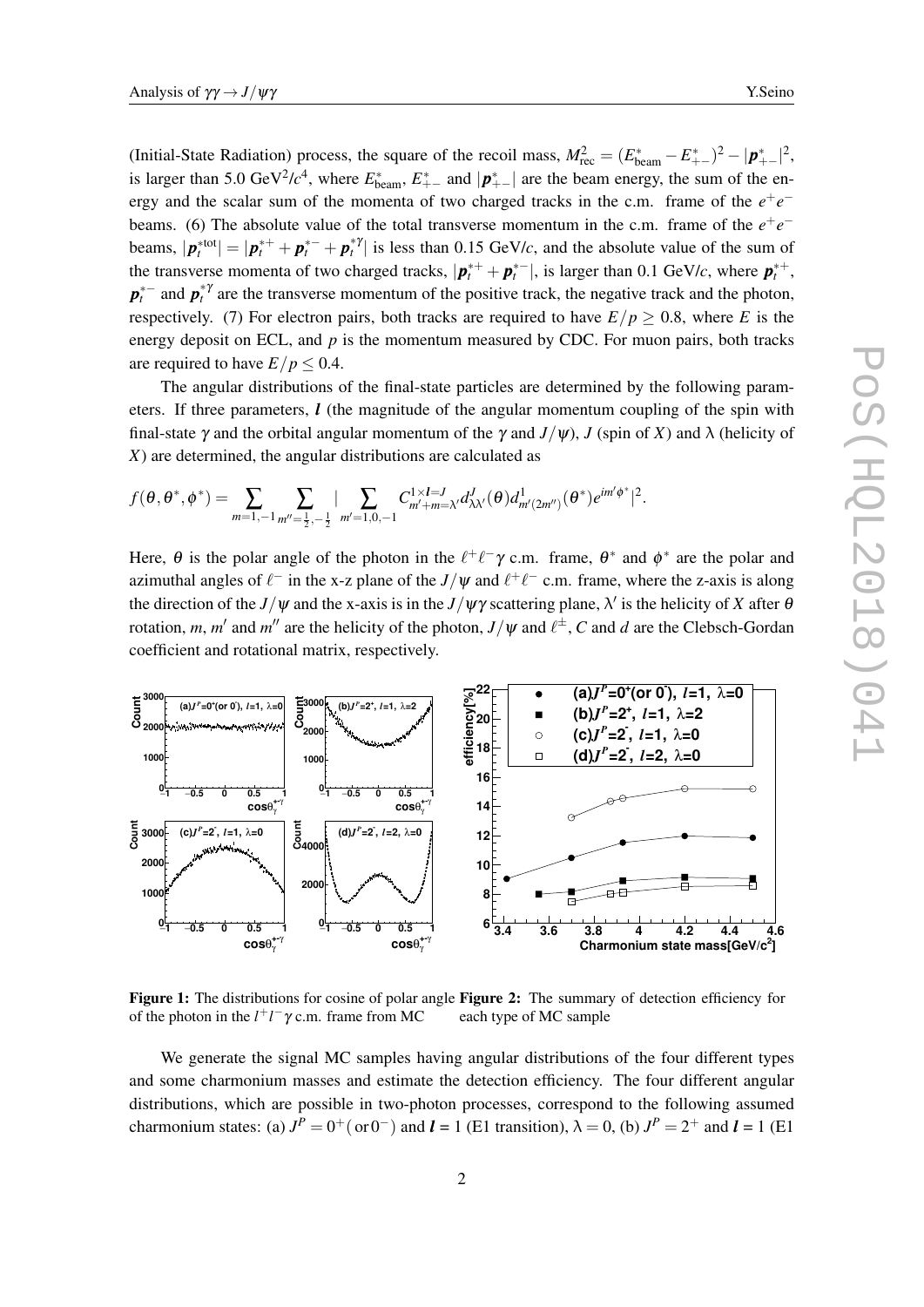transition),  $\lambda = 2$ , (c)  $J^P = 2^-$  and  $l = 1$  (M1 transition),  $\lambda = 0$ , (d)  $J^P = 2^-$  and  $l = 2$  (E2 transition),  $\lambda = 0$ . We appropriately select some points from 3.1 to 4.5 GeV/ $c^2$  as an assumed charmonium state mass. Figure [1](#page-2-0) shows the distributions for cosine of the polar angle of the photon in the  $\ell^+ \ell^- \gamma$  c.m. frame  $(\theta^{+-\gamma}_\gamma)$  for each type of the MC samples with a charmonium mass(4.2 GeV/*c*<sup>2</sup>) from generator information. Each dotted curve shows a theoretical formula,  $f(\theta)$ , obtained from an integral of  $f(\theta, \theta^*, \phi^*)$  by  $\theta^*$  and  $\phi^*$ . Figure [2](#page-2-0) shows the detection efficiency of each type of the MC sample for different angular distributions and charmonium masses after event selection. As a result, the detection efficiency is estimated to be 7-15%.

## **3.2 Fitter test and Expected value of**  $\Gamma_{\gamma\gamma}(\chi_{c2}(1P))$

We perform a fitter test using the toy MC based on the PDFs defined by the signal MC and the background curve evaluated in the previous analysis [\[1\]](#page-4-0) in order to evaluate the yield of  $\chi_{c2}(1P)$ signal events which will be obtained by a fit. The expected yields (generated yield in the toy MC) of signal and background events are estimated by an extrapolation from the previous result [\[1\]](#page-4-0). We perform a fit of 5000 toy MC samples. Figure 3 shows the ∆*M* distribution for one toy MC sample (closed circles with error bars), where  $\Delta M$  is the mass difference between  $M_{+}$ <sub>+</sub> and  $M_{+}$ . Here,  $M_{+-\gamma}$  is the invariant mass of the two charged tracks and the photon. Signal (dashed line) and background (solid line) parts are fitted with a Crystal Ball function, where all the parameters are floated, and a function (∆*M*-a)−<sup>b</sup> /(1+exp(-c(∆*M*-d))), where a, b, c, d are fixed at the previous values [[1](#page-4-0)] and only the fraction is floated. The dotted line shows the total fit function. Figure 4 is the pull distribution as a result of the fitter test, where pull is defined as (*Y* fit −*Y* gen)/σ fit. Here, *Y* fit is yield of the fit result and  $Y^{gen}$  is the generated yield of the signals at toy MC. In addition,  $\sigma^{fit}$  is the fit result error. By Fig. 4 we confirm that the fitter is stable.



**Constant 144.8** ± **2.5 Mean 0.00972 0.03108** ± **Sigma 0.6764** ± **0.0070 fit )/**σ **gen -Y fit (Y −2** −1 **0** 1  $\alpha$  an<sup>2</sup> **Count/bin(0.005) 0 50 100 150 200**

**Fit\_result**

Figure 3: The mass-difference distribution of a toy MC sample

Figure 4: The pull distribution of toy MCs

From the previous analysis [[1](#page-4-0)], the two-photon decay width of the  $\chi_{c2}(1P)$  is related to the  $\chi_{c2}(1P)$  signal event yield as

$$
\frac{\text{Yield}}{\int \mathcal{L}dt} = 20\pi \frac{L_{\gamma\gamma}(m_{\chi_{c2}(1P)})\eta}{(c/\hbar)^2 m_{\chi_{c2}(1P)}^2} \Gamma_{\gamma\gamma}(\chi_{c2}(1P)) \times \mathcal{B}(\chi_{c2}(1P) \to J/\psi \gamma) \mathcal{B}(J/\psi \to \ell^+ \ell^-)
$$
  
= (0.309fb/eV)  $\Gamma_{\gamma\gamma}(\chi_{c2}(1P)) \times \mathcal{B}(\chi_{c2}(1P) \to J/\psi \gamma) \mathcal{B}(J/\psi \to \ell^+ \ell^-),$